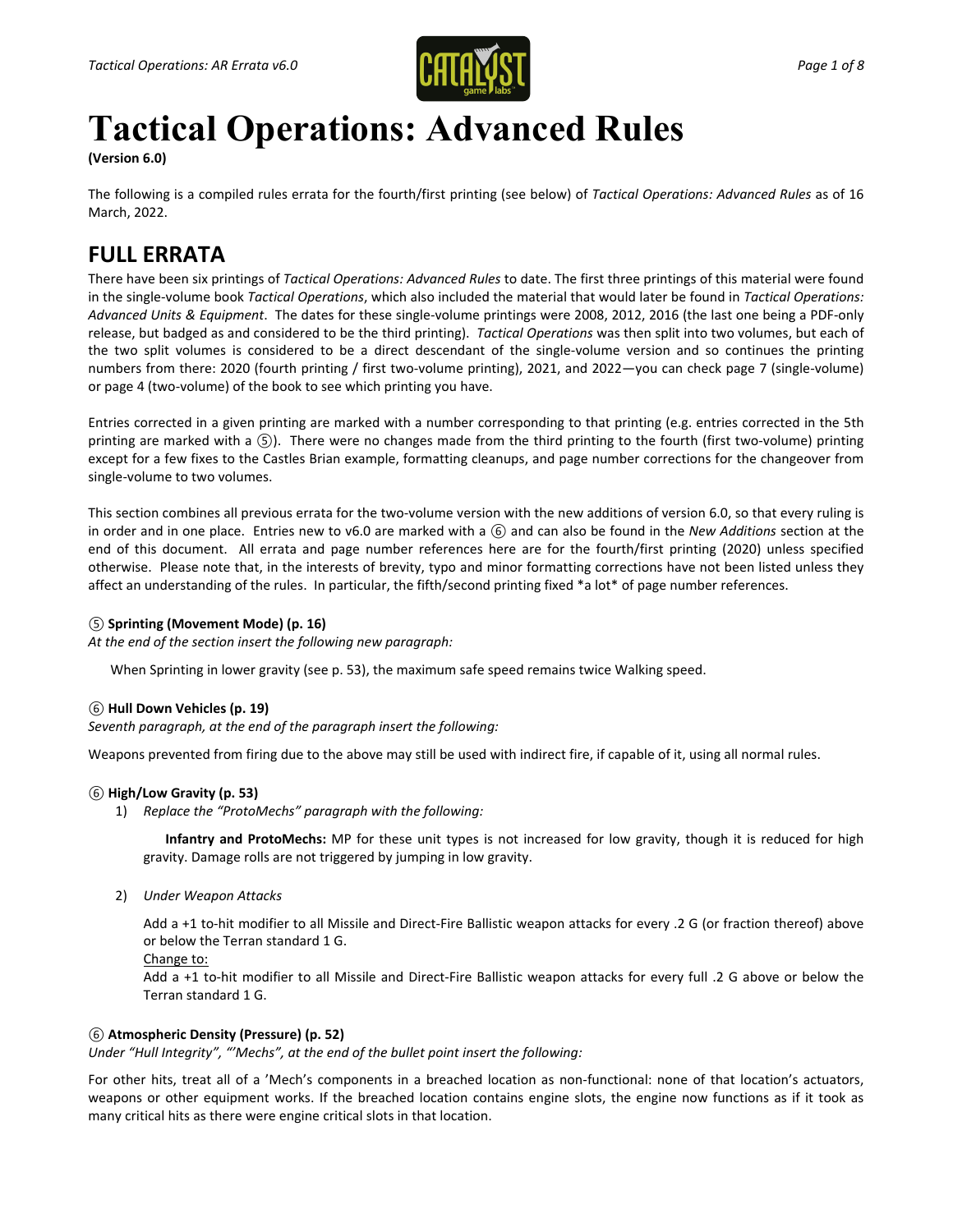

#### *⑥* **Tainted and Toxic Atmospheres (p. 54)**

*At the end of the second paragraph insert the following:*

Hull breaches in tainted and toxic atmospheres occur in the same manner as under *Vacuum* (see the *Hull Integrity* subsection, p. 52). However, on 'Mechs and aerospace units, only cockpit breaches have any effect.

#### *⑥* **Full Moon Night/Glare (p. 56)**

*At the end of the "Searchlights" section insert the following:*

A unit with a searchlight ignores the movement penalty this condition imposes.

### *⑥* **Moonless Night/Solar Flare (p. 56)**

*At the end of the "Searchlights" section insert the following:*

A unit with a searchlight ignores the movement penalty this condition imposes.

#### *⑤* **Autocannons (p. 98)**

*Under "Optional Firing Modes", "Multiple Targets", second paragraph, first sentence*

No matter what type of autocannon is being used, both targets must be in adjacent hexes and within range of the weapon. Change to:

Both targets can be in the same hex, or in adjacent hexes but at the same level / elevation as one another. Both targets must be within range of the weapon.

#### *⑤* **Machine Guns (p. 100)**

*Under "Rapid-Fire Mode", third paragraph, second and third sentences*

Conventional infantry may not use Rapid Fire mode. Battle Armor may use this rule, and roll for each active trooper firing an MG separately.

#### Change to:

Infantry of any kind may not use Rapid Fire mode.

#### *⑥* **Missiles (p. 101)**

1) *Fifth paragraph, first sentence*

Because hot-loaded missiles are fully armed in the launcher, any critical hit to the launcher triggers a missile explosion that destroys all of the launcher's critical slots.

Change to:

Any critical hit to a launcher compatible with carried hot-loaded missiles triggers an ammunition explosion that destroys all of the launcher's critical slots.

2) *After the fifth sentence insert the following sentence:*

A launcher is no longer explosive once no hot-loaded missiles remain on the unit.

#### *⑥* **Artillery Ordnance Table (p. 152)**

- 1) Delete the "Arrow IV Non-Homing Missile\*" row
- 2) Under "High-Explosive (standard)", "Arrow IV" column, change to 20/10 (R1)

#### *⑥* **Flak (p. 153)**

1) *Replace the second paragraph with the following:*

Apply a +3 to-hit modifier. Ignore the regular modifier for making a direct-fire attack; the only other modifiers applied are for using Type "F" weapons, the firing unit's movement and current damage, as well as woods/jungle, if any are intervening. Additionally, if firing at an airborne aerospace unit on the same Low-Altitude Map hex that is at Altitude 8 or lower, apply a +1 modifier for each 3 altitudes above the first 3; i.e. 1-3 altitudes provide no modifier, 4-6 altitudes provide a +1 modifier, 7-8 altitudes provide a +2 modifier. Flak shots from artillery cannot be made into any hex row beyond Ground on the High-Altitude Map.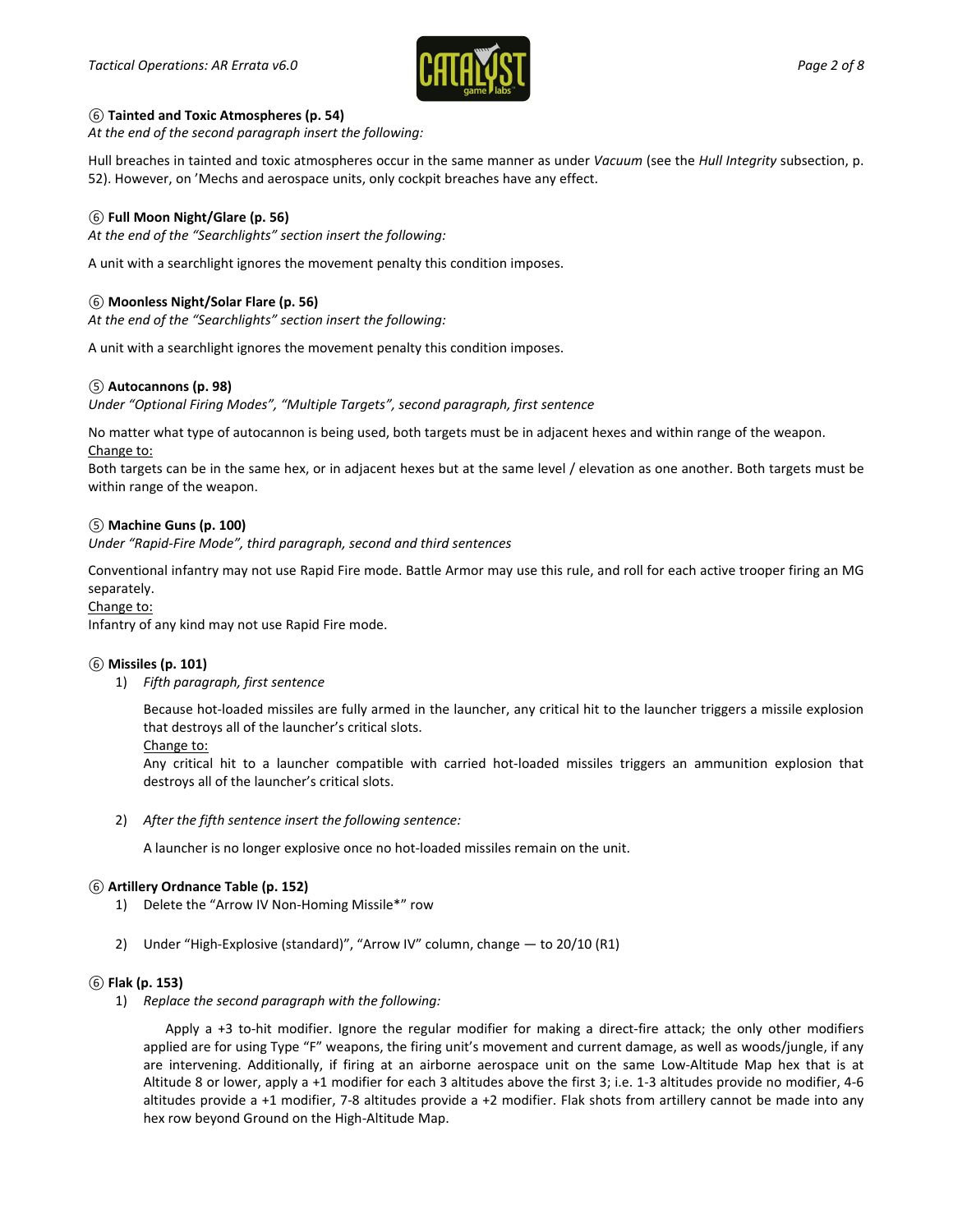

2) *Replace the Low-Altitude and High-Altitude Maps paragraphs with the following:*

**Low-Altitude and High-Altitude Maps:** Damage against units on Low-Altitude and High-Altitude map hexes is determined normally, but no damage is applied to any adjacent hexes and/or altitudes. If multiple units exist within the same Low-Altitude or High-Altitude map hex, randomly determine which one received the damage. This can result in friendly fire.

When determining scatter on a Low-Altitude or High-Altitude map, divide the distance scattered by 6 (round down) to determine the distance in hexes scattered. If the shot does not scatter into a new hex, the shot inflicts no damage. If it scatters into a new hex, then apply damage per the above rules to one unit in that new hex.

#### *⑥* **Ejection and Abandoning Units (p. 165)**

*Under "'Mechs", before "Destruction of Head Location" insert the following paragraphs:*

**Abandonment:** A MechWarrior who wishes to abandon their 'Mech must announce this during the End Phase of any turn in which their 'Mech is prone. The 'Mech must be shutdown. During the End Phase of the subsequent turn, the MechWarrior will enter the same hex as the 'Mech, just as if they had successfully ejected; see above. An adjacent hex may be entered if stacking limits prevent the use of the hex the 'Mech is in.

If the MechWarrior cannot enter the hex their 'Mech is in, they cannot abandon their 'Mech.

#### *⑤* **Marine Points Tables (p. 170)**

*Replace the contents of the main table and subtable with the following:*

| <b>Base Trooper Values</b>                                                        | <b>Point Values</b><br>(each) |
|-----------------------------------------------------------------------------------|-------------------------------|
| Elemental trooper or Manei Domini                                                 | 2                             |
| Inner Sphere battle armor trooper                                                 | 1                             |
| Marine                                                                            |                               |
| Non-Marine soldiers<br>(MechWarriors/infantry/vehicle crew)                       | 0.75                          |
| Non-combat unit crew/pilot                                                        | 0.5                           |
| Other (civilians)                                                                 | 0.15                          |
| Any trooper, marine, or soldier in armor<br>with a Damage Divisor of 2 or higher* | $+0.5$                        |
|                                                                                   |                               |

\*See *Infantry Armor*, page 129, *TO: AUE*

| <b>Battle Armor Modifiers (cumulative)</b>                            | <b>Point Values</b><br>(per trooper) |
|-----------------------------------------------------------------------|--------------------------------------|
| Battle Armor Weight Class                                             |                                      |
| PA(L)                                                                 | $+1$                                 |
| Light/Medium                                                          | $+2$                                 |
| Heavy                                                                 | $+3$                                 |
| Assault                                                               | $+4$                                 |
| Each point of intact armor (not inc. trooper)                         | $+0.5$                               |
| Quad*                                                                 | $-2$                                 |
| Mounts one or more Burst-Fire Weapons**                               | $+2$                                 |
| Mounts one or more flame-based weapons<br>(plasma, flamer, Firedrake) | $+1$                                 |
| Mounts Space Operations Adaptation*                                   | $+1$                                 |
| Mounts magnetic clamps*                                               | $+1$                                 |
| Mounts paired magnetic or vibro-claws                                 | $+3$                                 |
| Mounts paired other claws                                             | $+2$                                 |
| Mounts one or more heavy battle claws of any type                     | $+0.5$                               |
| Mounts one or more cutting torches                                    | $+0.5$                               |
| Mounts one or more industrial drills                                  | $+0.5$                               |
| Mounts one or more AP weapon mounts                                   | $+0.25$                              |

\*Only applies in microgravity

\*\*Any weapon as shown on the Burst-Fire Weapon Damage Vs. Conventional Infantry Table (see p. 217, *TW*)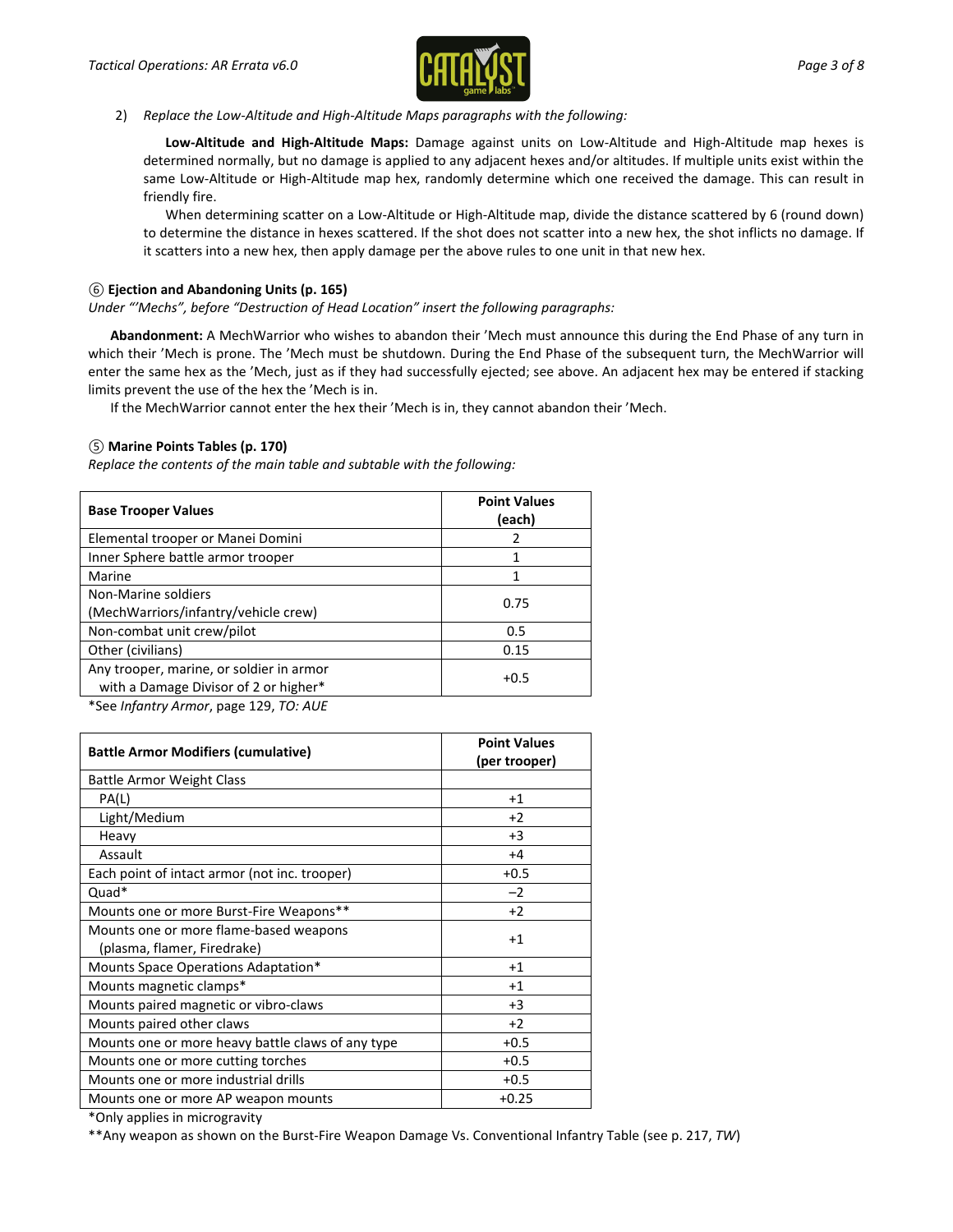

*ERRATA NOTE: The accompanying examples in TO:AR pages 171-173 were also updated, to match the new values in this table. These updates (which just change the values for explanation purposes, not any rules) are not recorded here.*

# *⑥* **Minefield Density Table (p. 176)**

*First footnote*

All minefields apply their damage in 5-point Damage Value groupings.

#### Change to:

All minefields apply damage equivalent to their current density in 5-point Damage Value groupings.

# *⑤* **Morale Tables (p. 180)**

*Replace the table with the following:*

| <b>MORALE TABLES</b>    |                                      |                                                 |                                   |                                           |  |
|-------------------------|--------------------------------------|-------------------------------------------------|-----------------------------------|-------------------------------------------|--|
| <b>Experience Level</b> | <b>BattleMechs</b><br>Morale Target* | <b>Combat Vehicles</b><br><b>Morale Targett</b> | <b>Infantry</b><br>Morale Target# | <b>Support Vehicles</b><br>Morale Target§ |  |
| Green                   | 4                                    | 6                                               | 9                                 | 10                                        |  |
| Regular                 | $\overline{2}$                       | 4                                               | 6                                 |                                           |  |
| Veteran                 | $-$ §§                               |                                                 | 4                                 |                                           |  |
| Elite                   | $-$ §§                               | $-$ §§                                          |                                   |                                           |  |

\*Includes ProtoMechs and aerospace fighters.

tIncludes military conventional fighters, Small Craft, DropShips and WarShips.

#Includes military Support Vehicles, JumpShips and Space Stations.

Sincludes IndustrialMechs (unless piloted by a military MechWarrior, in which case treat as a Combat Vehicle) and all civilian aerospace units. §§See Infernos and Cruise Missile Attack (see Morale Checks, p. 179).

| Special Source Modifier (All)§§ | <b>Target Modifier</b> |
|---------------------------------|------------------------|
| Inferno                         | $+1/+3*$               |
| Cruise Missile                  | $+2$                   |

\*The modifier to the left of the slash is for all non-infantry units, the modifier to the right of the slash for infantry.

| <b>Attack Source Modifier</b> |                        |
|-------------------------------|------------------------|
| (Infantry Only)               | <b>Target Modifier</b> |
| <b>BattleMech in LOS</b>      | $+1$                   |
| Artillery                     | $+2$                   |
| <b>Flamer or Fire</b>         | $+3$                   |
| Elite                         |                        |
|                               |                        |

| <b>Other Modifiers Modifier (Infantry Only)</b>                 | <b>Target Modifier</b> |
|-----------------------------------------------------------------|------------------------|
| <b>Broken Morale</b>                                            | $+1$                   |
| <b>Cumulative Modifiers</b>                                     |                        |
| Light or Medium Battle Armor Unit                               | $-1$                   |
| Heavy or Assault Battle Armor Unit                              | $-2$                   |
| Anti-'Mech Skill of 5 or less                                   | $-1$                   |
| <b>Conventional Infantry with Armor</b><br>(see p. 129, TO:AUE) | $-1$                   |
| Unit in Building                                                | $-2$                   |
| Unit Dug In                                                     | $-2$                   |
|                                                                 |                        |
|                                                                 |                        |
|                                                                 |                        |

#### *⑥* **Double-Blind Rules (p. 188)**

*Under "Movement Phase (Spotting Phase)", at the end of the section insert the following paragraph:*

**Occupied Destination Hex:** If a hex contains a unit that was not previously detected, and entering that hex would violate stacking rules, and the unit occupying the destination hex has already moved, then the unit conducting the move initiates an Unintentional Charge (p. 148, *TW*) or Accidental Fall From Above (p. 152, *TW*). If instead the unit occupying the destination hex has not yet moved, treat the unit that just attempted to enter the occupied hex as occupying the destination hex until the unit that originally occupied the hex has moved. At the end of the Movement Phase, if the hex is still occupied by the original unit, then the unit that entered the hex initiates an Unintentional Charge or Accidental Fall From Above. Note that this may require moving the unit back along its path of travel one hex until the physical attack is resolved. Otherwise, the unit that originally attempted to enter the occupied hex completes its movement normally.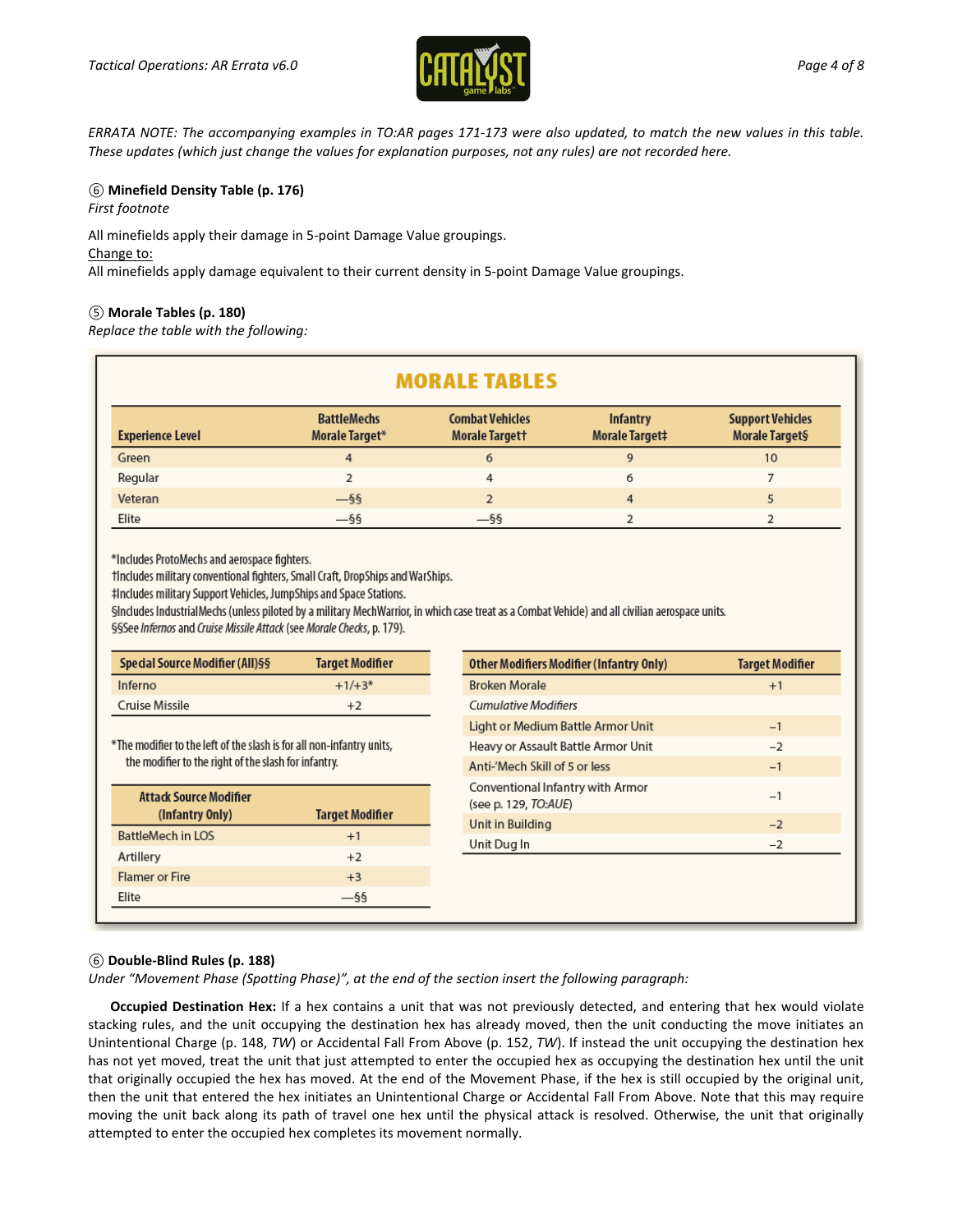

### *⑤* **Visual Spotting (p. 189)**

*Replace the "Airborne Units" paragraph with the following:*

**Airborne Units:** Against other airborne units and when using Aerospace on ground maps, use the Visual Range Table as usual. When using low altitude maps and against ground units, an airborne unit is only able to visually detect units along its flight path and must be at or below Altitude 8.

#### *⑥* **Sensor Ranges Table (p. 190)**

*First subtable, "Sensor System" column*

After "'Mech Radar/Support Vehicle Basic Fire Control IR", add a † footnote marker

#### *⑥* **Infrared Sensors (p. 190)**

*Replace the last paragraph with the following:*

Any active unit in a scenario can be detected by IR, regardless of whether or not that unit has a Heat Scale, unless the scenario states the unit is activating only after the scenario begins (in which case IR can only spot it upon activation).

#### *⑥* **Magscan Sensors (p. 190)**

*Replace the first paragraph with the following:*

Any unit within range of magscan sensors (except conventional foot and jump infantry) can be spotted regardless of LOS (though buildings block magscans, per the Sensor Ranges Table).

#### *⑥* **Physical Weapon Attacks Addendum (p. 211)**

Under "To-Hit Modifier", change the Flail to 0 and the Mace to +1.

**©2022 The Topps Company Inc. All Rights Reserved.**

**Classic BattleTech, BattleTech, BattleMech, 'Mech, and MechWarrior are registered trademarks and/or trademarks of The Topps Company Inc. in the United States and/or other countries.**

**Catalyst Game Labs and the Catalyst Game Labs logo are trademarks of InMediaRes Productions, LLC.**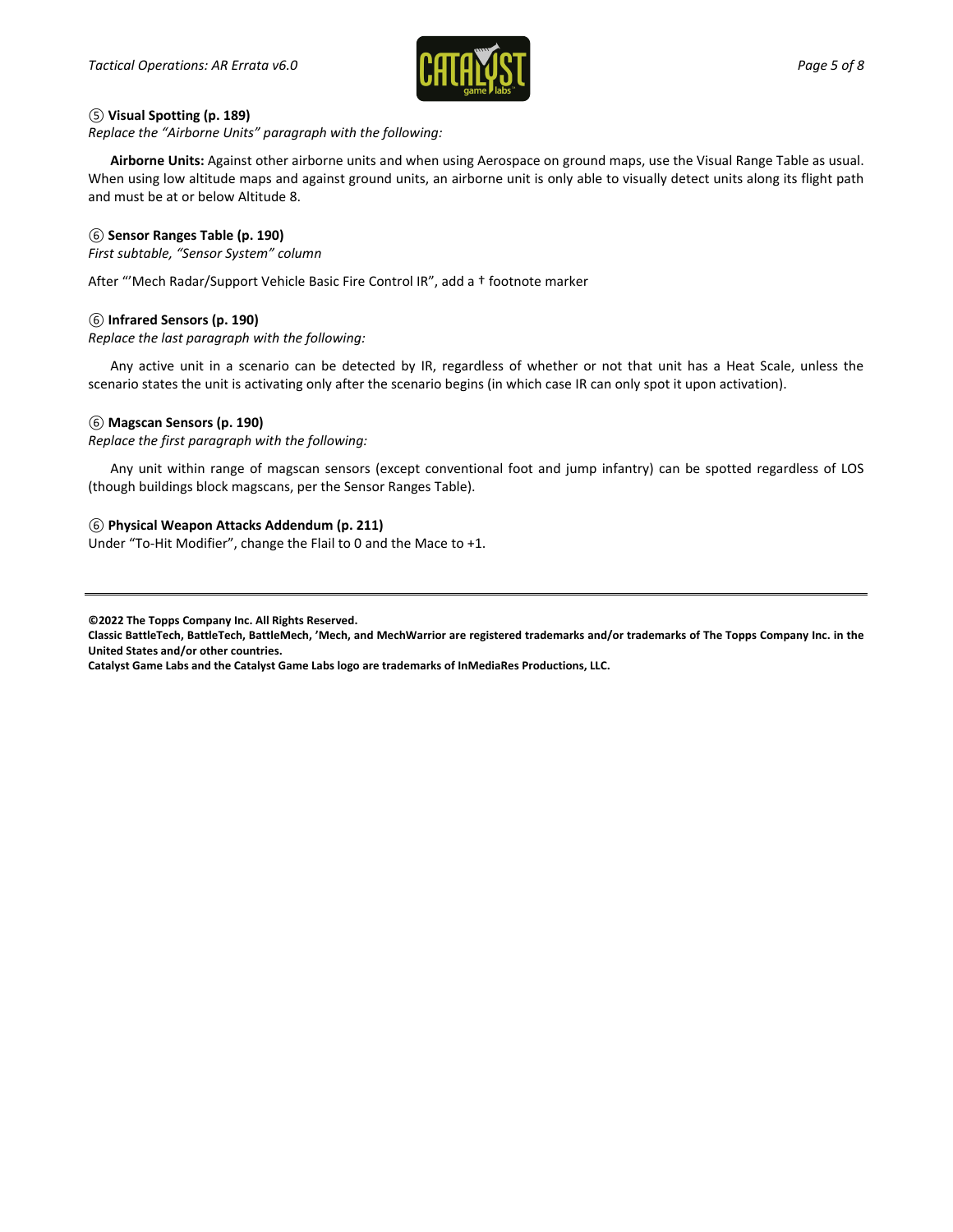

# **NEW ADDITIONS**

These are all the major new entries or modifications of old entries made for the sixth printing of *Tactical Operations: Advanced Rules*. They may also be found in the **Full Errata** section in the appropriate locations, marked with a *⑥*.

# *⑥* **Hull Down Vehicles (p. 19)**

*Seventh paragraph, at the end of the paragraph insert the following:*

Weapons prevented from firing due to the above may still be used with indirect fire, if capable of it, using all normal rules.

### *⑥* **Atmospheric Density (Pressure) (p. 52)**

*Under "Hull Integrity", "'Mechs", at the end of the bullet point insert the following:*

For other hits, treat all of a 'Mech's components in a breached location as non-functional: none of that location's actuators, weapons or other equipment works. If the breached location contains engine slots, the engine now functions as if it took as many critical hits as there were engine critical slots in that location.

#### *⑥* **High/Low Gravity (p. 53)**

1) *Replace the "ProtoMechs" paragraph with the following:*

**Infantry and ProtoMechs:** MP for these unit types is not increased for low gravity, though it is reduced for high gravity. Damage rolls are not triggered by jumping in low gravity.

2) *Under Weapon Attacks*

Add a +1 to-hit modifier to all Missile and Direct-Fire Ballistic weapon attacks for every .2 G (or fraction thereof) above or below the Terran standard 1 G.

Change to:

Add a +1 to-hit modifier to all Missile and Direct-Fire Ballistic weapon attacks for every full .2 G above or below the Terran standard 1 G.

#### *⑥* **Tainted and Toxic Atmospheres (p. 54)**

*At the end of the second paragraph insert the following:*

Hull breaches in tainted and toxic atmospheres occur in the same manner as under *Vacuum* (see the *Hull Integrity* subsection, p. 52). However, on 'Mechs and aerospace units, only cockpit breaches have any effect.

#### *⑥* **Full Moon Night/Glare (p. 56)**

*At the end of the "Searchlights" section insert the following:*

A unit with a searchlight ignores the movement penalty this condition imposes.

#### *⑥* **Moonless Night/Solar Flare (p. 56)**

*At the end of the "Searchlights" section insert the following:*

A unit with a searchlight ignores the movement penalty this condition imposes.

#### *⑥* **Missiles (p. 101)**

1) *Fifth paragraph, first sentence*

Because hot-loaded missiles are fully armed in the launcher, any critical hit to the launcher triggers a missile explosion that destroys all of the launcher's critical slots.

Change to:

Any critical hit to a launcher compatible with carried hot-loaded missiles triggers an ammunition explosion that destroys all of the launcher's critical slots.

2) *After the fifth sentence insert the following sentence:*

A launcher is no longer explosive once no hot-loaded missiles remain on the unit.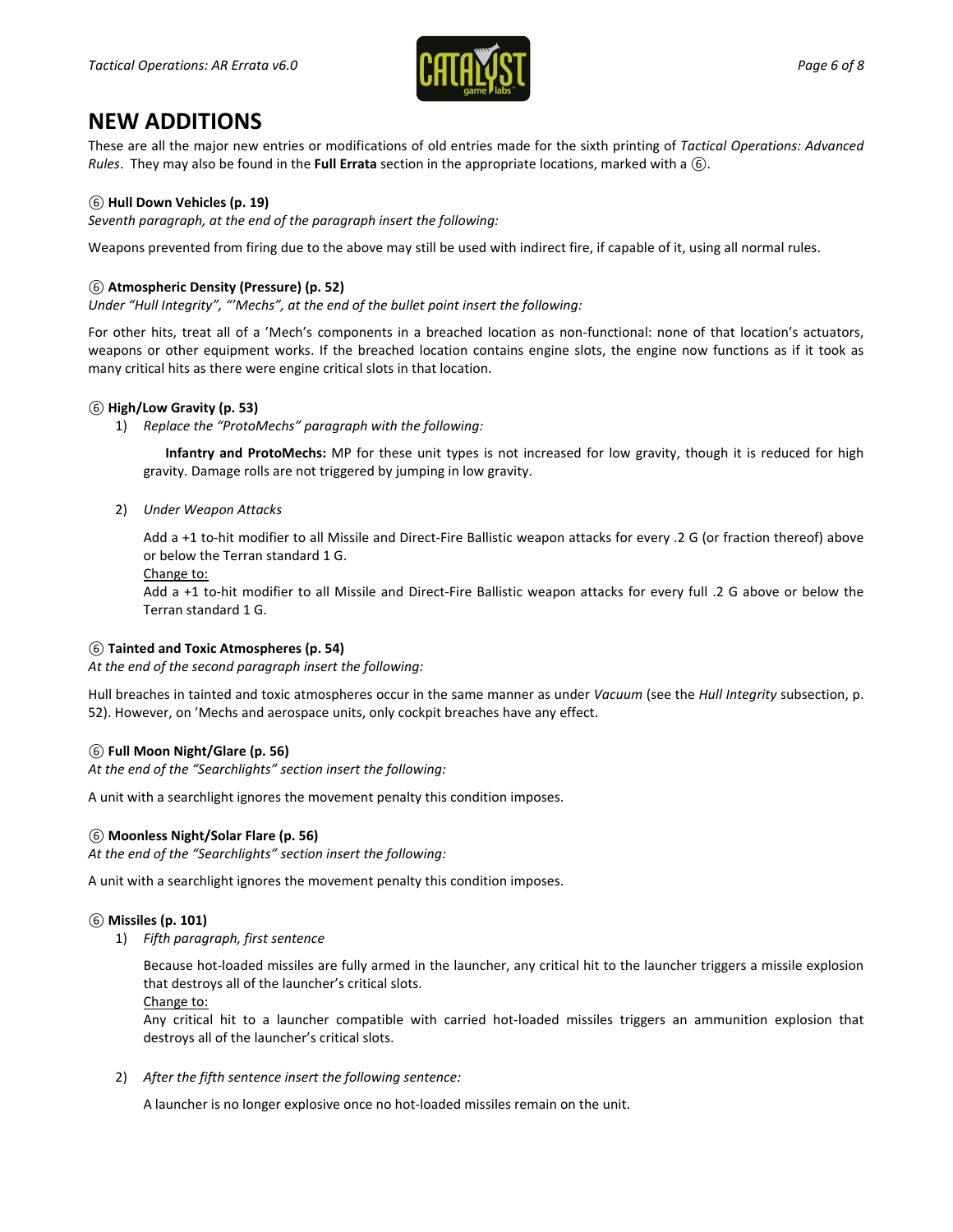

### *⑥* **Artillery Ordnance Table (p. 152)**

1) Delete the "Arrow IV Non-Homing Missile\*" row

2) Under "High-Explosive (standard)", "Arrow IV" column, change — to 20/10 (R1)

# *⑥* **Flak (p. 153)**

1) *Replace the second paragraph with the following:*

Apply a +3 to-hit modifier. Ignore the regular modifier for making a direct-fire attack; the only other modifiers applied are for using Type "F" weapons, the firing unit's movement and current damage, as well as woods/jungle, if any are intervening. Additionally, if firing at an airborne aerospace unit on the same Low-Altitude Map hex that is at Altitude 8 or lower, apply a +1 modifier for each 3 altitudes above the first 3; i.e. 1-3 altitudes provide no modifier, 4-6 altitudes provide a +1 modifier, 7-8 altitudes provide a +2 modifier. Flak shots from artillery cannot be made into any hex row beyond Ground on the High-Altitude Map.

2) *Replace the Low-Altitude and High-Altitude Maps paragraphs with the following:*

**Low-Altitude and High-Altitude Maps:** Damage against units on Low-Altitude and High-Altitude map hexes is determined normally, but no damage is applied to any adjacent hexes and/or altitudes. If multiple units exist within the same Low-Altitude or High-Altitude map hex, randomly determine which one received the damage. This can result in friendly fire.

When determining scatter on a Low-Altitude or High-Altitude map, divide the distance scattered by 6 (round down) to determine the distance in hexes scattered. If the shot does not scatter into a new hex, the shot inflicts no damage. If it scatters into a new hex, then apply damage per the above rules to one unit in that new hex.

# *⑥* **Ejection and Abandoning Units (p. 165)**

*Under "'Mechs", before "Destruction of Head Location" insert the following paragraphs:*

**Abandonment:** A MechWarrior who wishes to abandon their 'Mech must announce this during the End Phase of any turn in which their 'Mech is prone. The 'Mech must be shutdown. During the End Phase of the subsequent turn, the MechWarrior will enter the same hex as their 'Mech, just as if they had successfully ejected; see above. An adjacent hex may be entered if stacking limits prevent the use of the hex the 'Mech is in.

If the MechWarrior cannot enter the hex their 'Mech is in, they cannot abandon their 'Mech.

# *⑥* **Minefield Density Table (p. 176)**

*First footnote*

All minefields apply their damage in 5-point Damage Value groupings.

Change to:

All minefields apply damage equivalent to their current density in 5-point Damage Value groupings.

#### *⑥* **Double-Blind Rules (p. 188)**

*Under "Movement Phase (Spotting Phase)", at the end of the section insert the following paragraph:*

**Occupied Destination Hex:** If a hex contains a unit that was not previously detected, and entering that hex would violate stacking rules, and the unit occupying the destination hex has already moved, then the unit conducting the move initiates an Unintentional Charge (p. 148, *TW*) or Accidental Fall From Above (p. 152, *TW*). If instead the unit occupying the destination hex has not yet moved, treat the unit that just attempted to enter the occupied hex as occupying the destination hex until the unit that originally occupied the hex has moved. At the end of the Movement Phase, if the hex is still occupied by the original unit, then the unit that entered the hex initiates an Unintentional Charge or Accidental Fall From Above. Note that this may require moving the unit back along its path of travel one hex until the physical attack is resolved. Otherwise, the unit that originally attempted to enter the occupied hex completes its movement normally.

#### *⑥* **Sensor Ranges Table (p. 190)**

*First subtable, "Sensor System" column*

After "'Mech Radar/Support Vehicle Basic Fire Control IR", add a † footnote marker